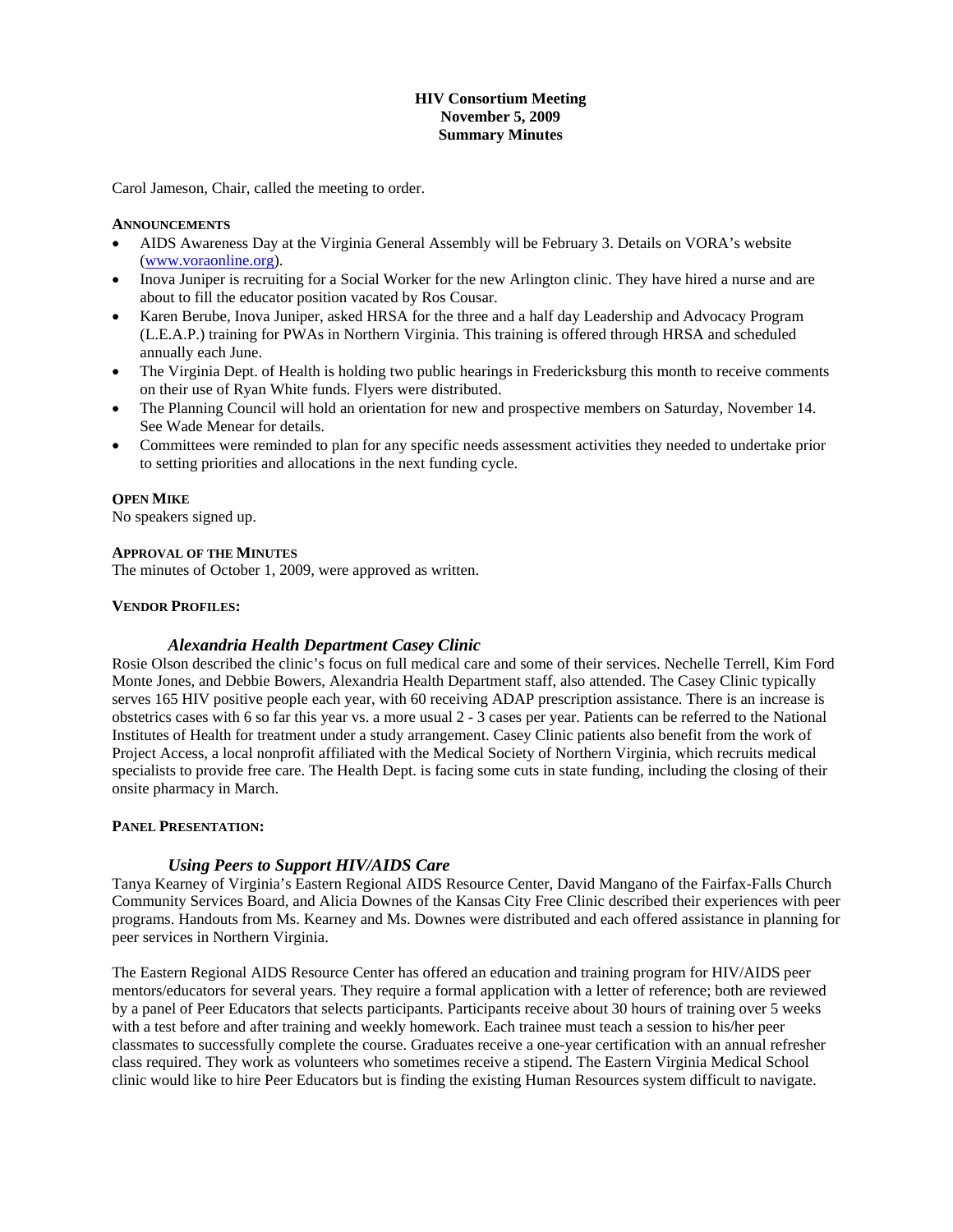Barriers include additional training in HIPAA confidentiality, documentation of work, and communication styles along with some needed immunizations.

David Mangano explained the Community Services Boards (CSBs) of Virginia have had a formal curriculum for Mental Health Peer Support Specialists for ten years or so. Training has occurred in Charlottesville which is supported by the community college system and the Virginia Dept. of Rehabilitation with the local CSB paying a stipend to trainees they send. Northern Virginia is now using a mental health training organization from Pittsburg to see whether they can achieve similar results at a lower cost. Peer employees complete a three-month internship at the end of the classroom training and receive a community college certificate. The federal mental health system website, [www.samhsa.gov,](http://www.samhsa.gov/) contains information on peer support theory and practice.

The Fairfax-Falls Church CSB has 6 or 7 Mental Health Peer Support Specialists employed part-time with another 30 or so employed in four nonprofit mental health drop-in centers like the Consumer Wellness Center. Fairfax hopes to expand this number as Peer Support Specialists are effective and promote consumer choice and self-direction. They currently lead support groups with an educational focus and work directly with clients to set goals. Employers use their existing job descriptions, hiring and supervising procedures. Performance expectations are the same as for any other employee.

The Kansas City Free Clinic is in the fifth year of a five year grant to develop an HIV/AIDS peer program and disseminate information on how it can be done. They are now focusing on training the trainers. Their services, including travel for consultation, are available without charge until the grant ends.

The Kansas City Free Clinic provides primary medical care to over 500 HIV positive clients, case management, mental health and substance abuse counseling, prevention and education with peer educators integrated into all the multi-disciplinary teams. They started peer education about 10 years ago using trained volunteers in Outreach and Prevention. One of their innovative programs uses peers to work individually with clients for four weeks before clients start a new medication regime. Together they consider all aspects of the client's situation and develop strategies for adhering to often complicated medication schedules.

With a new peer program, Ms. Downes strongly advised taking time up front to identify the roles of the new staff and get buy-in from existing ones, helping them understand that peers are held to the same standards as all other employees.

Follow-up questions included:

What sources fund peer programs?

Mental Health programs are talking to the Centers for Medicare and Medicaid Services (CMS) about national standards for training programs and eligibility for Medicaid reimbursement. In Missouri, Ryan White Planning Councils and the state Dept. of Health have identified peer programs as fundable services.

• How would volunteers fit in?

All three programs use volunteer mentors or coaches who are held to the same standards as other volunteers. Fairfax CSB is moving toward replacing volunteers with peer employees, believing that people should be paid fairly for their work. He acknowledged an alternative philosophy of people giving back to their communities.

Where certificates are used, are they portable?

While there has been some interest, no state has the formal training standards necessary for certificates to be recognized by other localities. Rosie Olson suggested trying to use the certification strategies of Virginia substance abuse counselors in the 1970s. Massachusetts seems the farthest ahead on certification for HIV Peer Educators.

What disqualifies someone from becoming a peer advocate/educator?

Not submitting a well-thought-out application with a good letter of recommendation; not completing educational requirements; not attending annual or other required update classes; same behaviors as disqualify any other employee.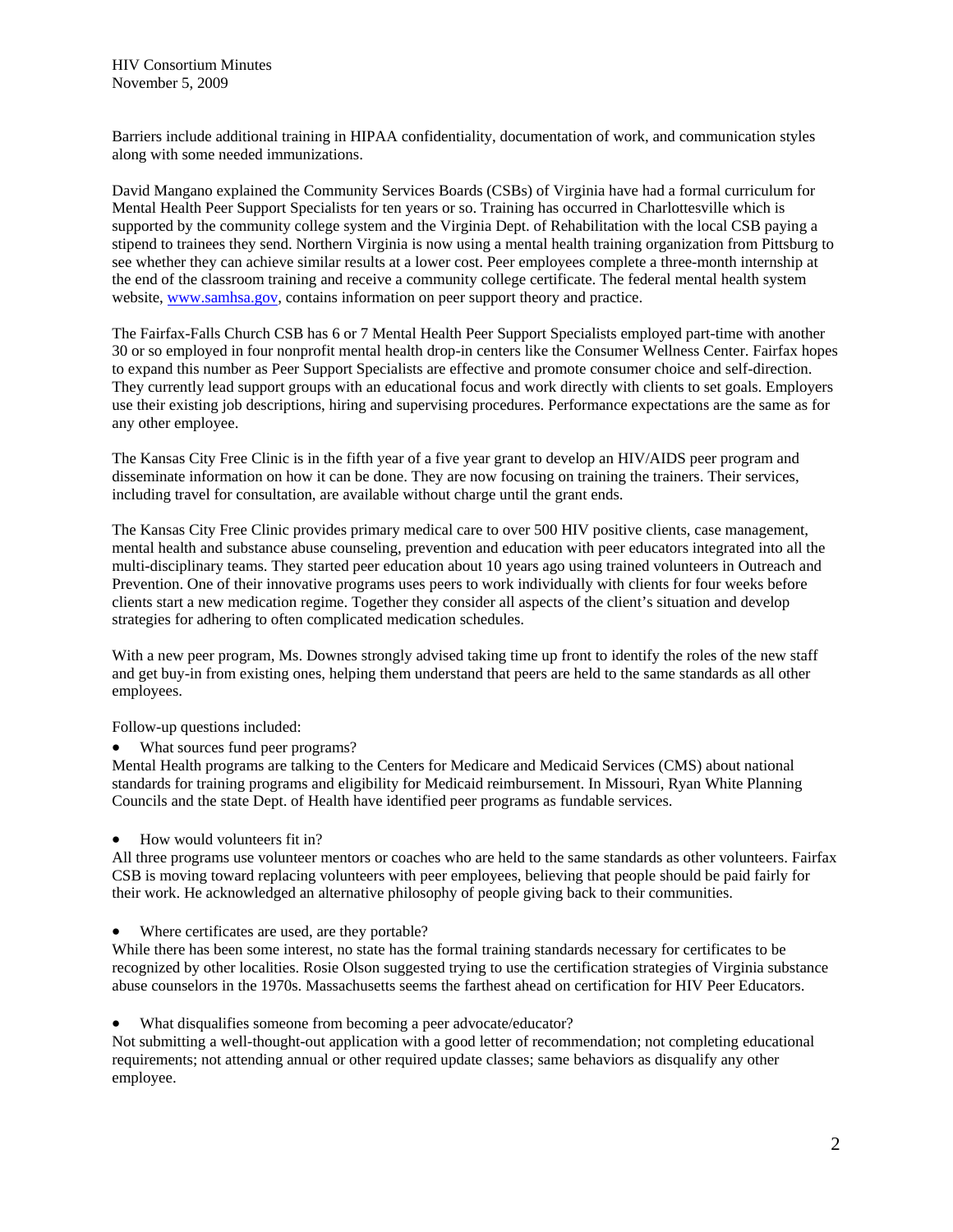Next steps for Northern Virginia involve talking to VDH and establishing an Ad Hoc Committee to develop a Work Plan defining:

- What topics should Peer Educators advise people about?
- What qualities should a peer program administering agency have?
- Interest among agencies in utilizing peers or administering a peer program
- **Training**
- Supervision

## **PROFILES PROJECT FOR THE METRO AREA:**

Mosaica will present an update at the December meeting.

## **PLANNING COUNCIL REPORT**

Wade Menear reported that Dr. Hader came to the last Planning Council to discuss the recent Washington Post articles on misuse of funds and the efforts of the DC HIV/AIDS Administration to address them.

## **COMMITTEE REPORTS**

### *Ad Hoc Orientation*

Carol Jameson reported for David Hoover, the Committee Chair, who was attending training in Delaware. His goal is to offer training in January, possibly after the Consortium meeting, using much of the curriculum from previous trainings. Ms. Jameson passed around a sign-up sheet for those who would like to serve on the Peer Advocacy/ System Navigator Committee.

#### *PWA Committee*

Ron Scheraga thanked Carol Jameson and Michelle Simmons for attending the committee's last meeting and helping establish a work plan for the committee.

### *Mental Health and Substance Abuse*

Michelle Simmons reported that Lucy Lawrence had to see clients this day but sent a report that they were considering setting up focus groups to identify the needs of Latinos and Africans (men and women separately). Africans may require one-on-one interviews in place of focus groups. Lastly, the committee has elected a new Co-Chair, Rene Prior Johnson of IJP.

#### **VDH UPDATES**

- Everyone was invited to attend one of the two public hearings on Part B services in Fredericksburg on Nov. 9 and 12.
- Prince William ADAP has transitioned 120 people into CSI's centralized eligibility program, about 60% of the total case load there.
- The Virginia Dept. of Health is closing local pharmacies and laying off pharmacists. The VDH central pharmacy will remain open. SPAP, the State Pharmaceutical Assistance Program that fills the Medicare Part D donut hole for those with HIV/AIDS, will be reduced and there will be waiting lists. No federal funds can supplement SPAP. VDH is planning to continue to provide medications, perhaps through ADAP.

#### **NEW BUSINESS – WORLD AIDS DAY DECEMBER 1, 2009**

- George Mason will host the AIDS Quilt with discussions, programs, and testing at several sites. Events will center on Dewberry Hall in the Johnson Center between 10 a.m. and 4 p.m.
- Alexandria Commission on HIV/AIDS will be making three awards that day.
- Wholistic Family Agape Ministries will host a worship and memorial service with drama and dance for the Alexandria and Arlington area.
- NVCC Woodbridge Campus will host a NOVAM education and testing event in the middle of the day.
- A.R.E. is co-sponsoring an event Nov. 30 with the Shenandoah Arts Council in Winchester
- A.R.E. is also co-sponsoring a day of remembrance with Shenandoah University in Winchester